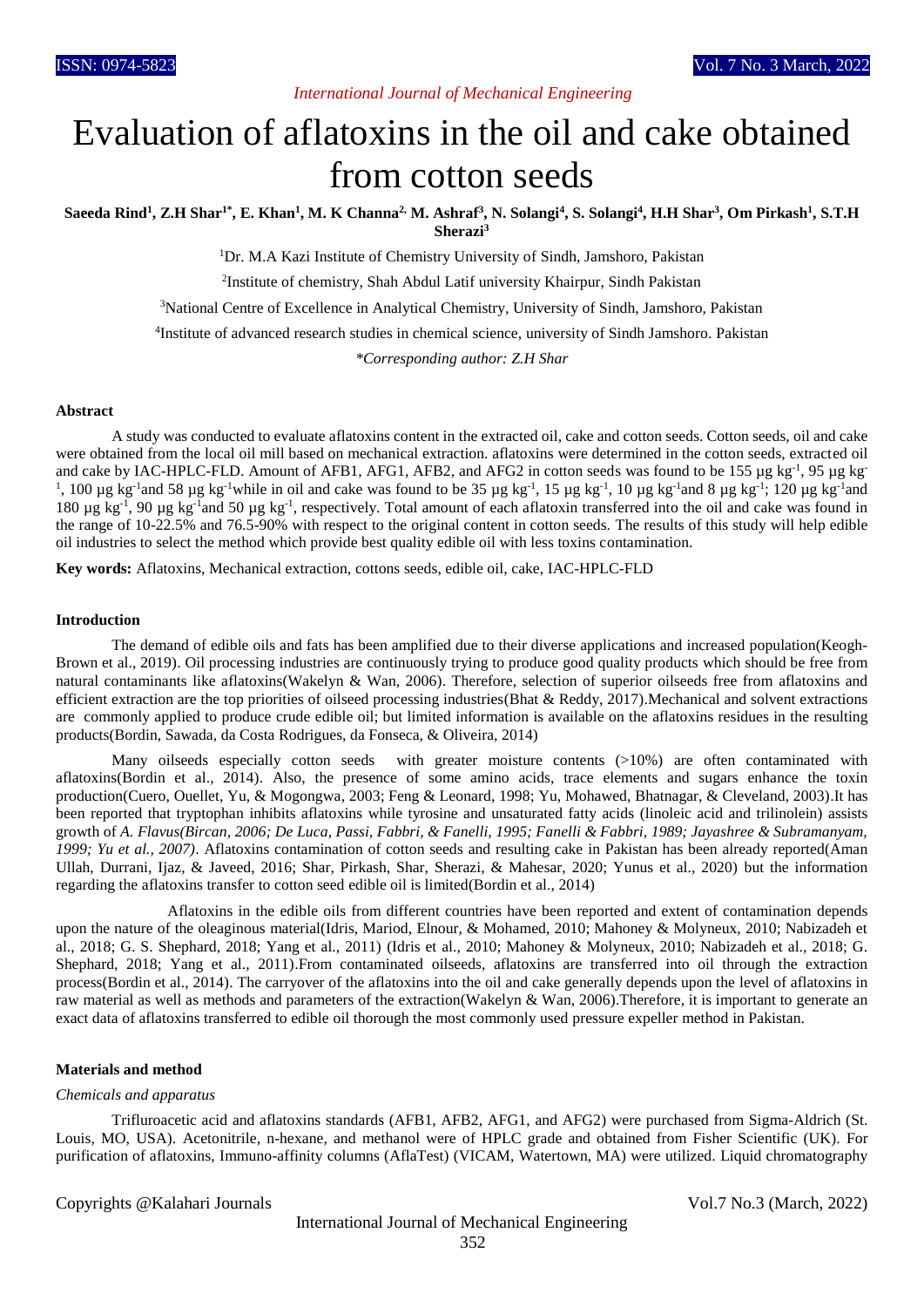coupled with florescence detector (HPLC, Hitachi, Tokyo Japan) was used for quantification. ODS-3 column (150×4.6 mm with particle size of 5 um; GL Science Inc. Japan) was used for separation of aflatoxins.

#### *Sample collection*

From local oil Mill, 10 kg of cotton seed, 5 kg of cake and 0.5 L of the crude cotton seed oil were obtained during the month of November 2020. Samples of seeds and cakes were collected in polyethylene bags while cotton seed oil in the plastic bottle and kept in the refrigerator at  $4^{\circ}$ C till analysis.

## *Quantification of Aflatoxins by using LC-FLD*

#### *Aflatoxins Extractions from cake and cotton seeds*

Aflatoxins were extracted from cotton seeds and cakes as per reported procedure (Feizy, Beheshti, & Asadi, 2012). 50 g of homogenized sample (cotton seeds or cake) were mixed with 5 g of sodium chloride, 200 mL of 80% methanol and 100 mL of hexane were added in blender jar and mixed till 5 min. The mixture was allowed to centrifuge for five 5 min. 20 mL of supernatant were mixed with 100 mL of phosphate buffer and filtered through the glass microfiber filter (Whatman, Inc., Clifton, NJ, USA). Filtrate obtained was subjected to immuno-affinity column and allowed to flow at the rate of 1 drop/s. Finally, aflatoxins retained in the column were eluted with 2 mL of methanol and 2 mL of water.

#### *Extraction of aflatoxins from oil*

20 g of oil was mixed with 5 g of NaOH, 125 mL of 60% methanol were added to blender and blended for 1 min. The mixture was filtered and 20 mL of filtrate was diluted with 20 mL of deionised water. 5 mL of filtered diluted extracts subjected to immuno-affinity column at the rate of 1 drop/s. Finally, aflatoxins retained on a column were eluted with 2 mL of methanol and 2 mL water.

## *Derivatization*

Derivatization of aflatoxins was done as described in our previous study (Shar et al., 2020). Briefly dried extract of afaltoxins was mixed with 100 µL of the TFA and 300 µL of n-hexane and vortexed for 30 s. The mixture was allowed to stand for 15 min. Finally, 900 µL of acetonitrile:water (1:9) was added to the vial, and vortexed for 30 s. 20 µL of the derivatised product (bottom layer) was collected for further separation and quantification of aflatoxins.

## *Aflatoxins determination by HPLC-FLD*

Aflatoxins were separated and quantified by HPLC-FLD in an isocratic mode. Mobile phase used was water–methanol– acetonitrile (60:20:20,  $v/v/v$ ) at the flow rate of 1.0 mL min<sup>-1</sup>. 20 µL of derivatised sample was injected into inertsil ODS-3 (150×4.6) mm, 5 µm, particle size; GL Science Inc. Japan) and detected by using fluorescence detector with excitation and emission wavelength 365 and 445 nm, respectively

### *Performance of HPLC-FLD Method*

Linearity, sensitivity, precision and accuracy of optimized method were evaluated by using the external standard addition method. Six point calibrations was developed over the concentration range of 2, 4, 6, 8, 10 and 12  $\mu$ g L<sup>-1</sup> for AFB1 and AFG1 and 0.5, 1, 1.5, 2, 2.5 and 3  $\mu$ g L<sup>-1</sup> for AFB2 and AFG2 for checking the linearity of method. Regression analysis was done by plotting peak area versus concentration of standards and represented as coefficient of determination  $(R^2)$ .

Limit of detection and limit of quantification are important parameters and were determined by using the statistical formulas as given below

$$
LOD = 3 \times \frac{\sigma}{slope} \tag{1}
$$
\n
$$
LOQ = 10 \times \frac{\sigma}{slope} \tag{2}
$$

For checking the accuracy, recovery of the method, was determined by external standard addition method. For determination of recovery a control sample having known amount of aflatoxins was spiked at 5  $\mu$ g kg<sup>-1</sup>for AFB1 and AFG1 and 2.5 µg kg<sup>-1</sup>for AFB2 and AFG2. The spiked samples were extracted and analysed according to the protocol as described procedure. The actual spiked and measured concentrations by HPLC-FLD method were compared and the percent recovery was calculated using following equation

 $Recovery = \frac{RecoveredAF concentration}{Coulized AFG measurementization}$ × 100………………………………………...(III)

## *Statistical analysis*

All analyses were carried in triplicate. The data was statistically evaluated and standard deviations, variance, and correlation coefficient were determined by using SPSS (Statistics 22, 2012, IBM, Armonk, NY).

Copyrights @Kalahari Journals Vol.7 No.3 (March, 2022)

International Journal of Mechanical Engineering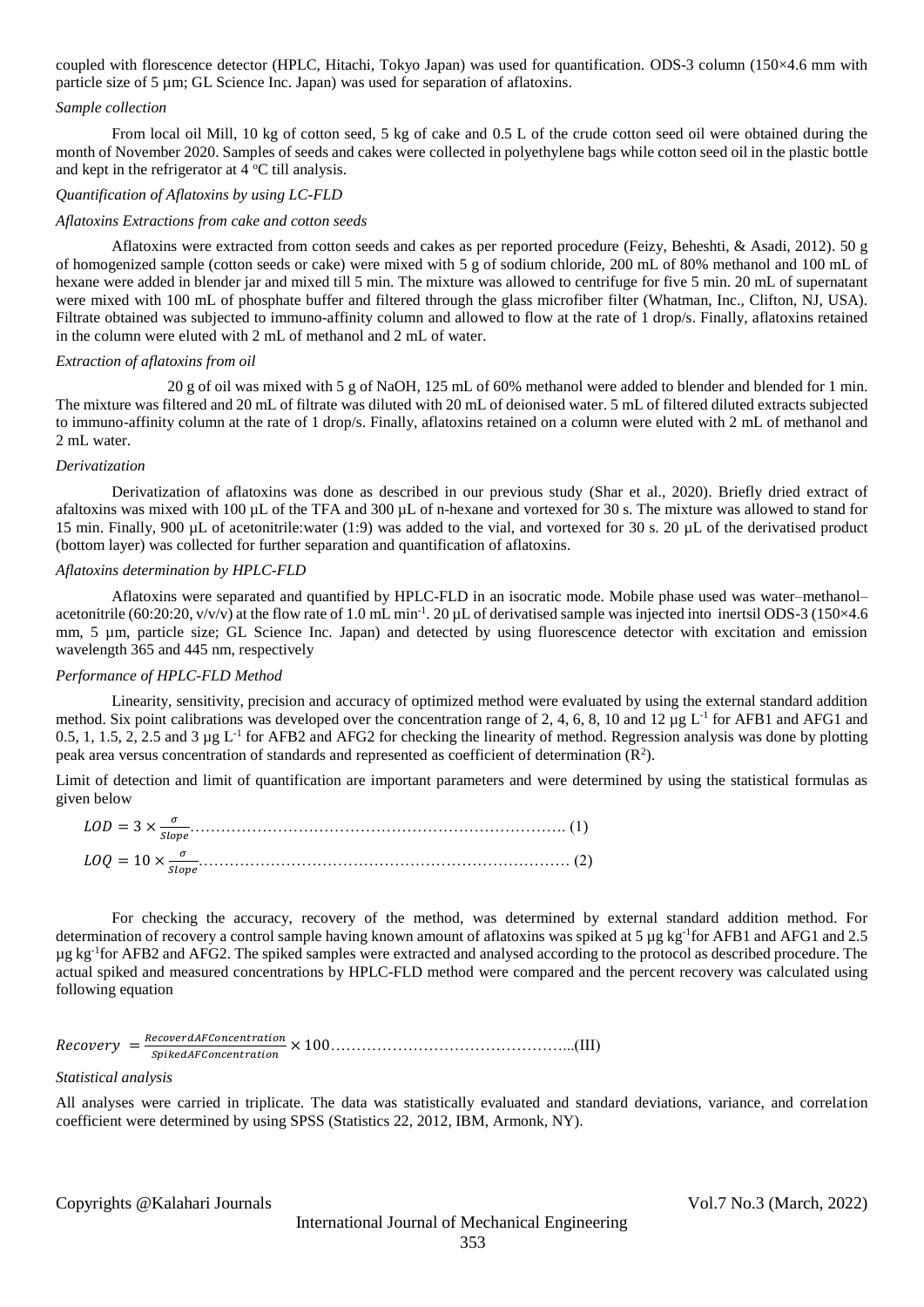#### **Results and discussion**

#### **Method performance characteristics**

Inter laboratory validation of IAC-HPLC-FLD was done by using the external standard addition method by spiking with known amount of aflatoxins. Method performance characteristics such as recovery, Limit of detection (LOD), Limit of quantification (LOQ), repeatability and reproducibility were determined and presented in (**Table 1)**

#### **Table 1**

The recoveries of aflatoxins B1 and G1 was determined and found in the range of 86-92% at the spiking level of 5  $\mu$ g kg 1 . The recovery values obtained are considered as acceptable according to Association of official analytical chemists (AOAC) and Codex Alimentarius guidelines. According to AOAC guidelines, acceptable recovery at the spiking level 10 µg kg<sup>-1</sup> must be in between the range of 70–125% (AOAC International. 2002) while according to Codex Alimentarius guidelines range of acceptable recovery is 60–120% at a level of 1–10 µg kg<sup>-1</sup> (Alimentarius, 1995; Horwitz, 2002; Trucksess et al., 2008). Therefore, recoveries obtained for all aflatoxins spiked at level of 5 and 2.5 µg kg<sup>-1</sup>were found to be in the acceptable range. Coefficients of variation found to be low, ranging from 2% to 4%, whereas repeatability for spiked samples was upright (10%) in all the cases (Table 1).

Derivatised mixture of four Aflatoxins standards were separated on ODS-3 column and chromatogram of standards is shown (Fig.1)

#### **Fig. 1**

#### **Transference of Aflatoxins into oil**

The validated method applied for the determination of aflatoxins in cotton seeds, crude oil and cotton seed cake obtained through the pressing method and aflatoxins transferred into the oil was calculated as a percentage and presented in (**Table 2)**

## **Table 2**

AFB1 transferred into the oil was noted, 35  $\mu$ g kg<sup>-1</sup>and residual concentration in CSC 120  $\mu$ g kg<sup>-1</sup>with net amount transferred into oil from cotton seeds 22.5%. AFG1 in crude oil was 15 µg kg<sup>-1</sup>and residual in CSC was 80 µg kg<sup>-1</sup>with transferred rate 15.7%. AFG2 in oil was 8  $\mu$ g kg<sup>-1</sup>and residual in CSC 50  $\mu$ g kg<sup>-1</sup>with transferred rate 13.7%. AFB2 was found in oil was 10  $\mu$ g kg<sup>-1</sup>cotton seed cake 90 µg kg<sup>-1</sup>with transferred rate of 10.0%. The highest rates of transference were noted for AFB1 followed by AFG1. The order of transference in oil were found as follows AFB1>AFG1>AFG2>AFB2. The difference in the transferable amount of aflatoxins depends upon the polarity of the toxins and nature of oil producing seeds (Mahoney & Molyneux, 2010). The more polarity of the oil has more capability to dissolve the toxins. The variable composition of oils from different sources may affect the solubility of the toxin. A study conducted in by (Basappa & Murthy, 1977) showed that 85% of aflatoxins in peanuts remained in meal after the pressing process and only 15% were transferred to the oil, which lower than the amount reported in this study. This difference in transference rate is due to difference in raw materials used. According to another study (Mahjoub & Bullerman, 1990) levels of transfer of aflatoxin ranged between 18 to 47% in the olive oil extracted by pressing, which is greater than our study which may be due to reason that olive has more unsaturated fats and greater solubility. (Abalaka & Elegbede, 1982) evaluated the aflatoxin contamination in the industrial processed of extracted peanuts and cotton oils and reported that about 10– 20% of aflatoxins were transferred to the crude oil. (Parker & Melnick, 1966) studied the aflatoxin contamination in the solvent (hexane and chloroform) and mechanical extracted (pressing) peanut and corn oils and defatted meal. They reported that aflatoxins were transferred to the defatted meal and oil with different level. The use of mechanical pressing for oil extraction is carried out for many oilseeds (such as flaxseed, soybean, canola, cotton, sunflower and corn etc.) to obtain high quality oil. Present study provides comprehensive results about the transference of each aflatoxin from cotton seeds to the oil through the mechanical pressing.

In Pakistan cotton seeds mostly used for the production of premium cotton seed cake which is obtained through the mechanical pressing and little attention is paid to the its use for oil production despite the fact that it contains oil which possesses better nutritive value. The little use of the cotton seeds for oil production is attributed to the presence of aflatoxins and gossypol. The contamination of cotton seed cake with aflatoxins has been already reported from Pakistan (Akbar et al., 2020; Chohan, Awan, Ali, Iqbal, & Ijaz, 2016; Iqbal et al., 2016; Shar et al., 2020). But this is first study which provides insight into the exact amount of transference of aflatoxins into oil and cotton seed cake from the original contaminated cotton seeds.

Aflatoxins transferred into the oil remained in oil unless and until it is not properly processed. Many studies conducted worldwide which showed significant contamination of edible oil with aflatoxins as shown in (Table 3)

## **Table 3**

Studies conducted by (Ji, Diao, Li, Zhang, & Dong, 2016; Parker & Melnick, 1966; Vaisali, Charanyaa, Belur, & Regupathi, 2015) showed that rigours refining eliminate aflatoxins, but presence of aflatoxins in oil showed that many oil mills are not interested in refining which can eliminate aflatoxins but want to keep the natural odour and flavour in the final product and minimize the cost of production.

Copyrights @Kalahari Journals Vol.7 No.3 (March, 2022)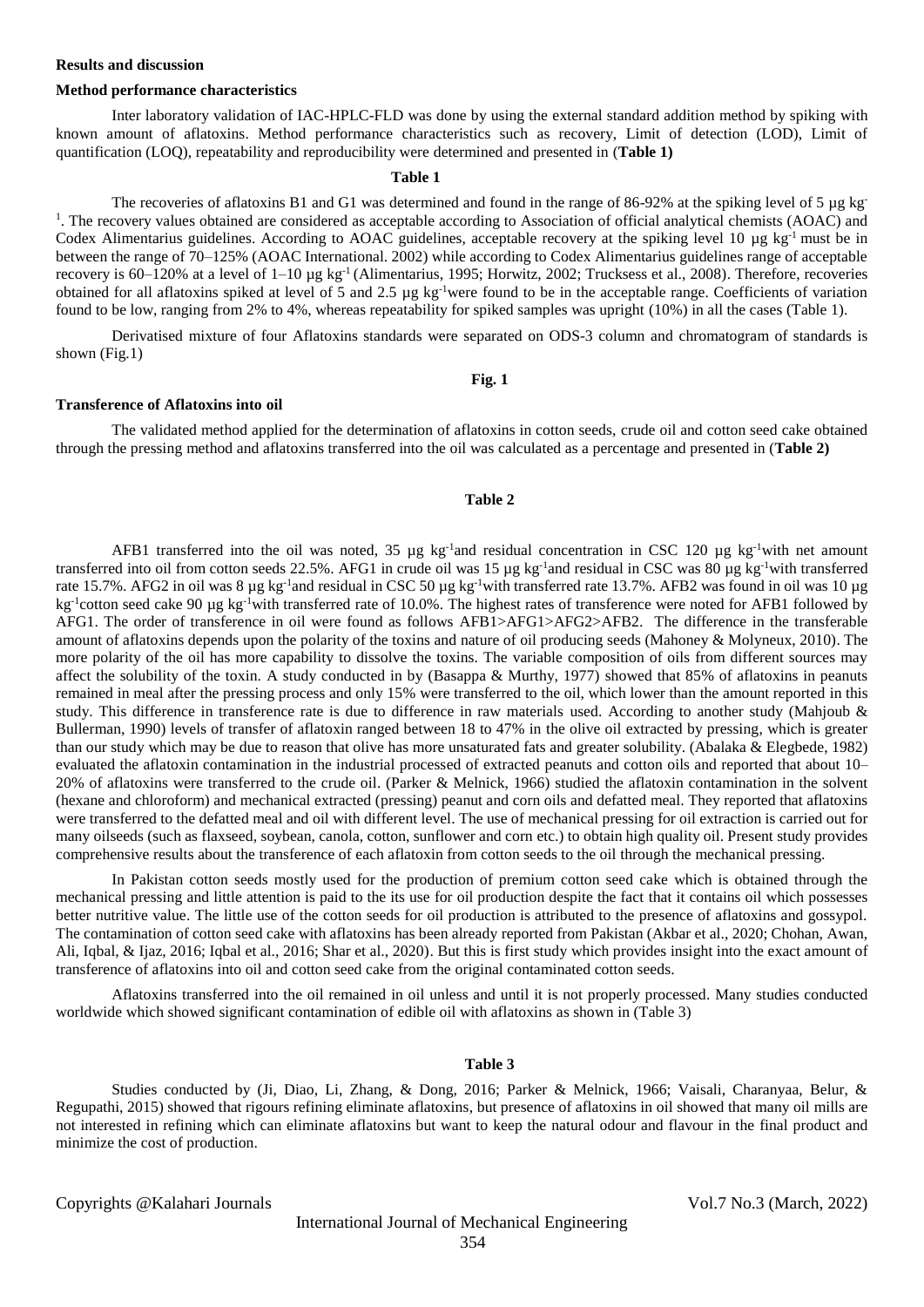## **Conclusion**

Oilseeds are one of most important commodity and source of the human diet. Presence of aflatoxins in edible oil is serious issue for the food safety and a potential health risk. Also, presence of aflatoxins in the cake is very dangerous for the animals. There are chances for transfer of aflatoxin from cake to animal feed then from animal to human through the milk. The results of this study will help the edible oil industries to select best oilseed with no or less amount of aflatoxins that no or minimum transference of aflatoxins occur into the final products i.e. oil and cake.

## **Disclosure statement**

No potential conflict of interest was reported by the authors

## **Funding**

The authors would like to acknowledge with great thanks the Higher Education Commission (HEC), Pakistan, for providing the financial support to carry out this research work under project no. 6713/Sindh/NRPU/R&D/HEC/2015

## **References**

- 1. Abalaka, J., & Elegbede, J. (1982). Aflatoxin distribution and total microbial counts in an edible oil extracting plant. I. Preliminary observations. *Food and Chemical Toxicology, 20*(1), 43-46.
- 2. Akbar, N., Nasir, M., Naeem, N., Ahmad, M. u. D., Saeed, F., Anjum, F. M., . . . Shah, F. u. H. (2020). Assessment of aflatoxin in milk and feed samples and impact of seasonal variations in the Punjab, Pakistan. *Food science & nutrition, 8*(6), 2699-2709.
- 3. Alimentarius, C. (1995). General Standard for Contaminants in Food and Feed (CODEX STAN 193-1995). *Adopted in*.
- 4. Aman Ullah, H., Durrani, A., Ijaz, M., & Javeed, A. (2016). Aflatoxin B1 contamination status of concentrate feeds of dairy goats in Lahore, Pakistan. *Sarhad J Agric, 32*, 57-61.
- 5. Basappa, S., & Murthy, V. S. (1977). State of aflatoxin in groundnut oil. *Journal of Foof Science and Technology, 14*(2), 57- 60.
- 6. Bhat, R., & Reddy, K. R. N. (2017). Challenges and issues concerning mycotoxins contamination in oil seeds and their edible oils: Updates from last decade. *Food Chemistry, 215*, 425-437.
- 7. Bircan, C. (2006). DETERMINATION OF AFLATOXIN CONTAMINATION IN OLIVES BY IMMUNOAFFINITY COLUMN USING HIGH‐PERFORMANCE LIQUID CHROMATOGRAPHY. *Journal of food quality, 29*(2), 126-138.
- 8. Bordin, K., Sawada, M. M., da Costa Rodrigues, C. E., da Fonseca, C. R., & Oliveira, C. A. F. (2014). Incidence of aflatoxins in oil seeds and possible transfer to oil: a review. *Food Engineering Reviews, 6*(1-2), 20-28.
- 9. Chohan, K. A., Awan, F., Ali, M. M., Iqbal, U., & Ijaz, M. (2016). Assessment of aflatoxin in dairy concentrate feeds, total mixed rations, silage and various feed ingredients in Pakistan. *Pakistan Journal of Zoology, 48*(1).
- 10. Cuero, R., Ouellet, T., Yu, J., & Mogongwa, N. (2003). Metal ion enhancement of fungal growth, gene expression and aflatoxin synthesis in Aspergillus flavus: RT‐PCR characterization. *Journal of applied microbiology, 94*(6), 953-961.
- 11. De Luca, C., Passi, S., Fabbri, A., & Fanelli, C. (1995). Ergosterol oxidation may be considered a signal for fungal growth and aflatoxin production in Aspergillus parasiticus. *Food Additives & Contaminants, 12*(3), 445-450.
- 12. Elzupir, A. O., Suliman, M. A., Ibrahim, I. A., Fadul, M. H., & Elhussein, A. M. (2010). Aflatoxins levels in vegetable oils in Khartoum State, Sudan. *Mycotoxin research, 26*(2), 69-73.
- 13. Fanelli, C., & Fabbri, A. (1989). Relationship between lipids and aflatoxin biosynthesis. *Mycopathologia, 107*(2), 115-120.
- 14. Feizy, J., Beheshti, H. R., & Asadi, M. (2012). A survey of aflatoxin in cotton seed in Iran by HPLC with on-line photochemical derivatisation and fluorescence detection. *Food Additives and Contaminants: Part B, 5*(3), 200-203.
- 15. Feng, G. H., & Leonard, T. J. (1998). Culture conditions control expression of the genes for aflatoxin and sterigmatocystin biosynthesis in Aspergillus parasiticus and A. nidulans. *Applied and Environmental Microbiology, 64*(6), 2275-2277.
- 16. HKSAR. (2001). Hong Kong Special Administrative Region. Food
- 17. and Environmental Hygiene Department. Aflatoxin in foods, risk
- 18. assessment studies, report no 5.
- 19. Horwitz, W. (2002). AOAC guidelines for single laboratory validation of chemical methods for dietary supplements and botanicals. *Gaithersburg, MD, USA: AOAC International*, 12-19.
- 20. Idris, Y. M., Mariod, A. A., Elnour, I. A., & Mohamed, A. A. (2010). Determination of aflatoxin levels in Sudanese edible oils. *Food and Chemical Toxicology, 48*(8-9), 2539-2541.
- 21. Iqbal, S. Z., Asi, M. R., Nisar, S., Zia, K. M., Jinap, S., & Malik, N. (2016). A limited survey of aflatoxins and zearalenone in feed and feed ingredients from Pakistan. *Journal of Food Protection, 79*(10), 1798-1801.

Copyrights @Kalahari Journals Vol.7 No.3 (March, 2022)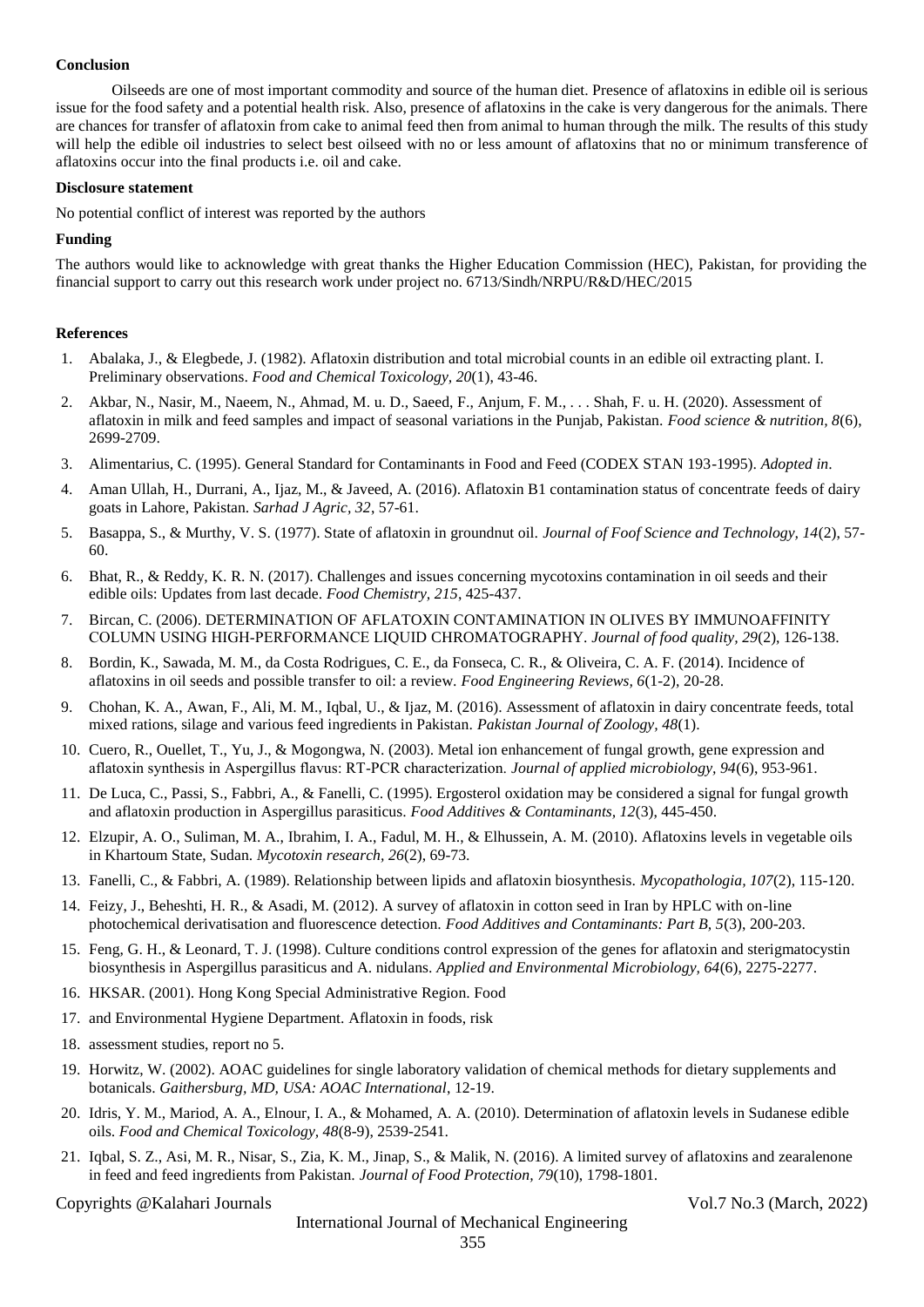- 22. Jayaraman, P., & Kalyanasundaram, I. (2009). Natural occurrence of aflatoxins and toxigenic fungi in rice bran oil and deoiled bran. *Indian J. Sci. Technol, 2*(10), 35-36.
- 23. Jayashree, T., & Subramanyam, C. (1999). Antiaflatoxigenic activity of eugenol is due to inhibition of lipid peroxidation. *Letters in Applied Microbiology, 28*(3), 179-183.
- 24. Ji, N., Diao, E., Li, X., Zhang, Z., & Dong, H. (2016). Detoxification and safety evaluation of aflatoxin B1 in peanut oil using alkali refining. *Journal of the Science of Food and Agriculture, 96*(12), 4009-4014.
- 25. Keogh-Brown, M. R., Jensen, H. T., Basu, S., Aekplakorn, W., Cuevas, S., Dangour, A. D., . . . Rojroongwasinkul, N. (2019). Evidence on the magnitude of the economic, health and population effects of palm cooking oil consumption: an integrated modelling approach with Thailand as a case study. *Population health metrics, 17*(1), 1-14.
- 26. Leslie, J. F., Bandyopadhyay, R., & Visconti, A. (2008). *Mycotoxins: detection methods, management, public health and agricultural trade*: CABI.
- 27. Li, F.-Q., Li, Y.-W., Wang, Y.-R., & Luo, X.-Y. (2009). Natural occurrence of aflatoxins in Chinese peanut butter and sesame paste. *Journal of Agricultural and Food Chemistry, 57*(9), 3519-3524.
- 28. Li, R., Wang, X., Zhou, T., Yang, D., Wang, Q., & Zhou, Y. (2014). Occurrence of four mycotoxins in cereal and oil products in Yangtze Delta region of China and their food safety risks. *Food Control, 35*(1), 117-122.
- 29. Mahjoub, A., & Bullerman, L. (1990). A method for aflatoxin B1 determination in olives. *Revue française des corps gras, 37*(7-8), 245-246.
- 30. Mahoney, N., & Molyneux, R. J. (2010). Rapid analytical method for the determination of aflatoxins in plant-derived dietary supplement and cosmetic oils. *Journal of agricultural and food chemistry, 58*(7), 4065-4070.
- 31. Mehan, V., & Gowda, C. (1997). *Aflatoxin Contamination Problems in Groundnut in Asia Proceedings of the First Asia Working Group Meeting 27-29 May 1996*: International Crops Research Institute for the Semi-Arid Tropics.
- 32. Nabizadeh, S., Shariatifar, N., Shokoohi, E., Shoeibi, S., Gavahian, M., Fakhri, Y., . . . Khaneghah, A. M. (2018). Prevalence and probabilistic health risk assessment of aflatoxins B 1, B 2, G 1, and G 2 in Iranian edible oils. *Environmental science and pollution research, 25*(35), 35562-35570.
- 33. Parker, W. A., & Melnick, D. (1966). Absence of aflatoxin from refined vegetable oils. *Journal of the American Oil Chemists Society, 43*(11), 635-638.
- 34. Sahay, S., & Prasad, T. (1990). The occurrence of aflatoxins in mustard and mustard products. *Food Additives & Contaminants, 7*(4), 509-513.
- 35. Samarajeewa, U., Gamage, T., & Arseculeratne, S. (1983). Aflatoxin contamination of coconut oil from small scale mills: Toxin levels and their relation to free fatty acid content. *Journal of the National Science Foundation of Sri Lanka, 11*(2).
- 36. Shar, Z., Pirkash, O., Shar, H., Sherazi, S., & Mahesar, S. (2020). Aflatoxins in cotton seeds and cotton seed cake from Pakistan. *Food additives & contaminants: part B, 13*(1), 72-76.
- 37. Shephard, G. (2018). Aflatoxins in peanut oil: Food safety concerns. *World Mycotoxin Journal, 11*(1), 149-158.
- 38. Shephard, G. S. (2018). Aflatoxins in peanut oil: Food safety concerns. *World Mycotoxin Journal, 11*(1), 149-158.
- 39. Trucksess, M. W., Weaver, C. M., Oles, C. J., Fry, F. S., Noonan, G. O., Betz, J. M., & Rader, J. I. (2008). Determination of aflatoxins B1, B2, G1, and G2 and ochratoxin A in ginseng and ginger by multitoxin immunoaffinity column cleanup and liquid chromatographic quantitation: collaborative study. *Journal of AOAC international, 91*(3), 511-523.
- 40. Vaisali, C., Charanyaa, S., Belur, P. D., & Regupathi, I. (2015). Refining of edible oils: a critical appraisal of current and potential technologies. *International Journal of Food Science & Technology, 50*(1), 13-23.
- 41. Wakelyn, P. J., & Wan, P. J. (2006). Solvent extraction to obtain edible oil products. *Handbook of functional lipids*, 89-131.
- 42. Yang, L.-x., Liu, Y.-p., Miao, H., Dong, B., Yang, N.-j., Chang, F.-q., . . . Sun, J.-b. (2011). Determination of aflatoxins in edible oil from markets in Hebei Province of China by liquid chromatography–tandem mass spectrometry. *Food Additives and Contaminants: Part B, 4*(4), 244-247.
- 43. Yu, J., Mohawed, S., Bhatnagar, D., & Cleveland, T. (2003). Substrate-induced lipase gene expression and aflatoxin production in Aspergillus parasiticus and Aspergillus flavus. *Journal of applied microbiology, 95*(6), 1334-1342.
- 44. Yu, J., Payne, G. A., Campbell, B. C., Guo, B., Cleveland, T. E., Robens, J. F., . . . Nierman, W. C. (2007). Mycotoxin Production and Prevention of Afl atoxin Contamination in Food and Feed. *The Aspergilli*, 477-492.
- 45. Yunus, A. W., Ullah, A., Lindahl, J. F., Anwar, Z., Ullah, A., Saif, S., . . . Javaid, S. (2020). Aflatoxin Contamination of Milk Produced in Peri-urban Farms of Pakistan: Prevalence and Contributory Factors. *Frontiers in microbiology, 11*, 159.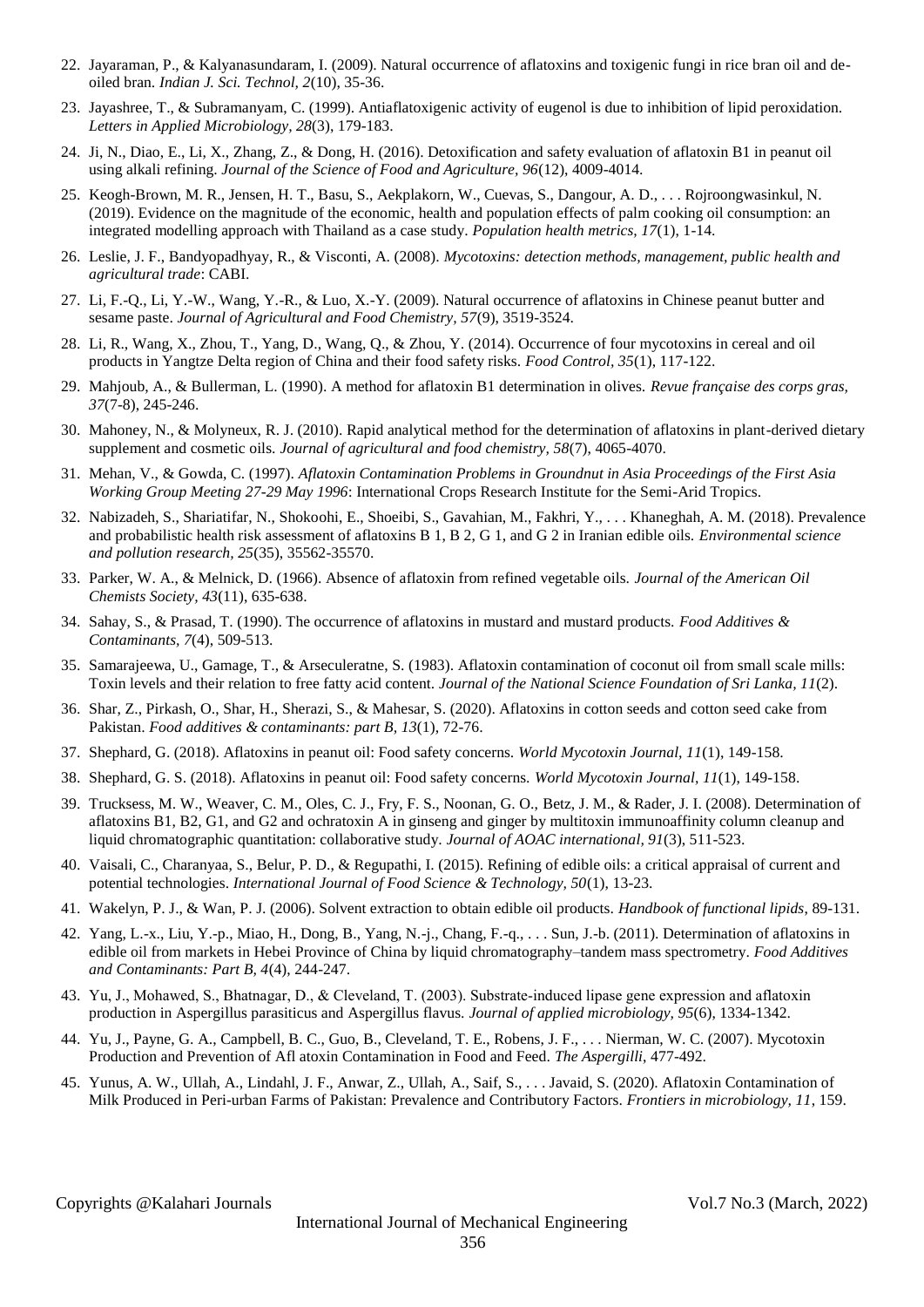# **FIGURE CAPTION**

**Figure 1.** IAC-HPLC-FLD chromatograms of four aflatoxins standards



# **TABLE CAPTION**

**Table 1.** Analytical figures of merits for the determination of aflatoxins by IAC-LC-FLD

| <b>Method</b>     | <b>Aflatoxins</b> | <b>Matrix</b> | LOD <sup>a</sup> | $\text{LOQ}$ <sub>p</sub> | Recovery $(\%)^c$ | $RSD(\%)^d$ | $\mathbf{R}^2$ |
|-------------------|-------------------|---------------|------------------|---------------------------|-------------------|-------------|----------------|
|                   |                   |               |                  |                           |                   |             |                |
| <b>IAC-LC-FLD</b> | AFB1              | C. Seeds      | 0.25             | 0.71                      | 92                | 2.77        | 0.99           |
|                   | AFG1              | C. Seeds      | 0.16             | 0.47                      | 87                | 3.16        | 0.98           |
|                   | AFB <sub>2</sub>  | C. Seeds      | 0.30             | 0.90                      | 88                | 3.28        | 0.97           |
|                   | AFG <sub>2</sub>  | C. Seeds      | 0.20             | 0.58                      | 86                | 3.22        | 0.98           |
|                   | AFB1              | <b>CSC</b>    | 0.30             | 0.91                      | 90                | 2.99        | 0.99           |
|                   | AFG1              | <b>CSC</b>    | 0.28             | 0.88                      | 86                | 3.36        | 0.98           |
|                   | AFB <sub>2</sub>  | <b>CSC</b>    | 0.19             | 0.57                      | 87                | 3.40        | 0.97           |
|                   | AFG <sub>2</sub>  | <b>CSC</b>    | 0.10             | 0.30                      | 84                | 3.21        | 0.99           |
|                   | AFB1              | Oil           | 0.40             | 1.15                      | 88                | 3.12        | 0.97           |
|                   | AFG1              | Oil           | 0.21             | 0.60                      | 86                | 3.30        | 0.96           |
|                   | AFB <sub>2</sub>  | Oil           | 0.42             | 1.10                      | 89                | 3.40        | 0.98           |
|                   | AFG <sub>2</sub>  | Oil           | 0.30             | 0.90                      | 87                | 3.01        | 0.97           |

a Limit of detection

<sup>b</sup>Limit of quantification

 $\textdegree$  Recoveries were determined by spiking at 5µg kg<sup>-1</sup> to cotton seed and cake samples

<sup>d</sup> Precision expressed by relative standard deviation (RSD) was determined by multiple analysis of a spiked sample

**Table 2. Trasnfer of aflatoxins from cotton seeds into the oil and cake by pressing method**

| <b>Toxins</b>    | <b>Transfer of aflatoxins into oil</b> |                                              |                                       |                              |                                 |  |  |
|------------------|----------------------------------------|----------------------------------------------|---------------------------------------|------------------------------|---------------------------------|--|--|
|                  | Total<br>afaltoxins in<br>cotton seeds | Cotton seed<br>Cake $\mu$ g kg <sup>-1</sup> | Transference<br>into the cake<br>$\%$ | Oil $\mu$ g kg <sup>-1</sup> | Ttransfernce<br>into oil $(\%)$ |  |  |
| AFB1             | 155                                    | 120                                          | 76.5%                                 | 35                           | 22.5%                           |  |  |
| AFG1             | 95                                     | 80                                           | 84.3%                                 | 15                           | 15.7%                           |  |  |
| AFB <sub>2</sub> | 100                                    | 90                                           | 90%                                   | 10                           | 10.0%                           |  |  |
| AFG2             | 58                                     | 50                                           | 86.3%                                 | 8                            | 13.7%                           |  |  |

Copyrights @Kalahari Journals Vol.7 No.3 (March, 2022)

International Journal of Mechanical Engineering 357